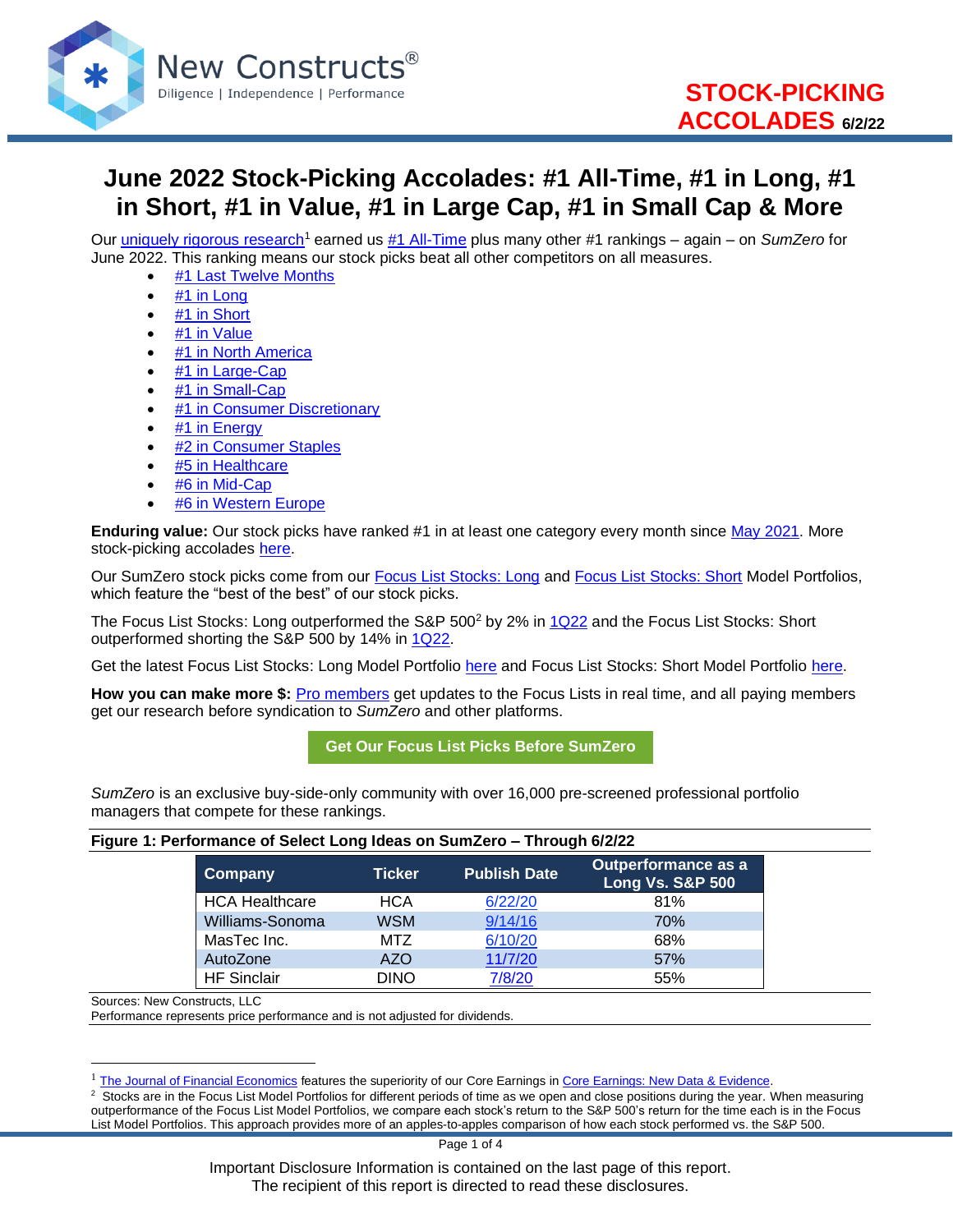

#### **Figure 2: Performance of Select Danger Zone Picks on SumZero – Through 6/2/22**

| Company             | <b>Ticker</b> | <b>Publish Date</b> | <b>Outperformance as</b><br>a Short Vs. S&P 500 |
|---------------------|---------------|---------------------|-------------------------------------------------|
| Lyft Inc.           | LYFT.         | 3/12/19             | 127%                                            |
| Peloton Interactive | <b>PTON</b>   | 9/21/20             | 113%                                            |
| Carvana             | <b>CVNA</b>   | 8/26/20             | 106%                                            |
| Eventbrite          | EB            | 9/24/18             | 106%                                            |
| <b>Beyond Meat</b>  | <b>BYND</b>   | 9/2/20              | 96%                                             |

Sources: New Constructs, LLC

Performance represents price performance and is not adjusted for dividends.

*This article originally published on [June 2, 2022.](https://www.newconstructs.com/june-2022-stock-picking-accolades-1-all-time-1-in-long-1-in-short-1-in-value-1-in-large-cap-1-in-small-cap-more/)*

*Disclosure: David Trainer owns SPG. David Trainer, Kyle Guske II, and Matt Shuler receive no compensation to write about any specific stock, style, or theme.*

*Follow us on [Twitter,](https://twitter.com/NewConstructs) [Facebook,](https://www.facebook.com/newconstructsllc/) [LinkedIn,](https://www.linkedin.com/company/new-constructs) and [StockTwits](https://stocktwits.com/dtrainer_NewConstructs) for real-time alerts on all our research.*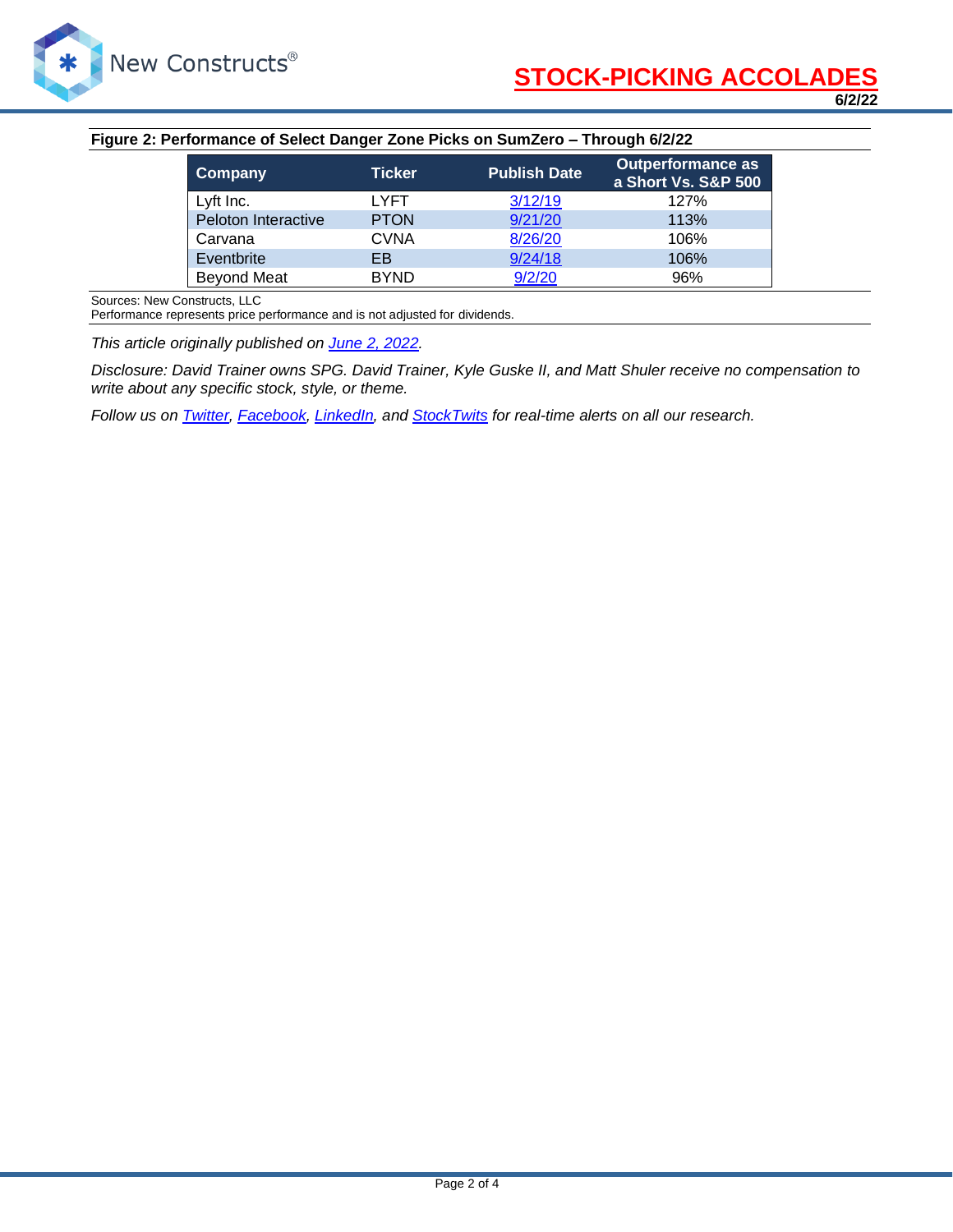

**6/2/22**

## *It's Official: We Offer the Best Fundamental Data in the World*

Many firms claim their research is superior, but none of them can prove it with independent studies from highlyrespected institutions as we can. Three different papers from both the public and private sectors show:

- 1. Legacy fundamental datasets suffer from significant inaccuracies, omissions and biases.
- 2. Only our "novel database" enables investors to overcome these flaws and apply [reliable](https://www.newconstructs.com/evidence-on-the-superiority-of-our-earnings-data/) fundamental data in their research.
- 3. Our proprietary measures of [Core Earnings](https://www.newconstructs.com/education-core-earnings-earnings-distortion/) and [Earnings Distortion](https://www.newconstructs.com/earnings-distortion-score-methodology/) materially improve stock picking and forecasting of profits.

#### **Best Fundamental Data in the World**

Forthcoming in [The Journal of Financial Economics,](http://jfe.rochester.edu/) a top peer-reviewed journal, Core Earnings: New Data & [Evidence](https://papers.ssrn.com/sol3/papers.cfm?abstract_id=3467814) proves our Robo-Analyst technology overcomes material shortcomings in legacy firms' data collection processes to provide superior [fundamental data,](https://www.newconstructs.com/data/) [earnings](https://www.newconstructs.com/education-core-earnings-earnings-distortion/) models, and [research.](https://www.newconstructs.com/blog/) More [details.](https://www.newconstructs.com/evidence-on-the-superiority-of-our-earnings-data/)

Key quotes from the paper:

- "[New Constructs'] *Total Adjustments* differs significantly from the items identified and excluded from Compustat's adjusted earnings measures. For example… 50% to 70% of the variation in *Total Adjustments* is not explained by *S&P Global's (SPGI) Adjustments* individually." – pp. 14, 1st para.
- "A final source of differences [between New Constructs' and S&P Global's data] is due to data collection oversights…we identified cases where Compustat did not collect information relating to firms' income that is useful in assessing core earnings."  $-$  pp. 16,  $2<sup>nd</sup>$  para.

#### **Superior Models**

A top accounting firm features the superiority of our ROIC, NOPAT and Invested Capital research to Capital IQ & Bloomberg's in [Getting](https://www.newconstructs.com/getting-roic-right/) ROIC Right. See the [Appendix](https://www.newconstructs.com/wp-content/uploads/2019/06/Getting-ROIC-Right.pdf) for direct comparison details.

Key quotes from the paper:

- "...an accurate calculation of ROIC requires more diligence than often occurs in some of the common, off-the-shelf ROIC calculations. Only by scouring the footnotes and the MD&A [ as New Constructs does] can investors get an accurate calculation of ROIC." - pp. 8,  $5<sup>th</sup>$  para.
- "The majority of the difference…comes from New Constructs' machine learning approach, which leverages technology to calculate ROIC by applying accounting adjustments that may be buried deeply in the footnotes across thousands of companies."  $-$  pp. 4,  $2<sup>nd</sup>$  para.

#### **Superior Stock Ratings**

Robo-Analysts' stock ratings outperform those from human analysts as shown in this [paper](https://papers.ssrn.com/sol3/papers.cfm?abstract_id=3514879) from Indiana's Kelley School of Business. Bloomberg features the paper [here.](https://www.bloomberg.com/news/articles/2020-02-11/robot-analysts-outwit-humans-in-study-of-profit-from-stock-calls?sref=zw7RLDfe)

Key quotes from the paper:

- "the portfolios formed following the buy recommendations of Robo-Analysts earn abnormal returns that are statistically and economically significant."  $-$  pp. 6, 3<sup>rd</sup> para.
- "Our results ultimately suggest that Robo-Analysts are a valuable, alternative information intermediary to traditional sell-side analysts."  $-$  pp. 20, 3<sup>rd</sup> para.

Our mission is to provide the best fundamental analysis of public and private businesses in the world and make it affordable for all investors, not just Wall Street insiders.

We believe every investor deserves to know the whole truth about the profitability and valuation of any company they consider for investment. More details on our cutting-edge technology and how we use it are [here.](https://www.youtube.com/watch?v=wRUr5w4zDVA)